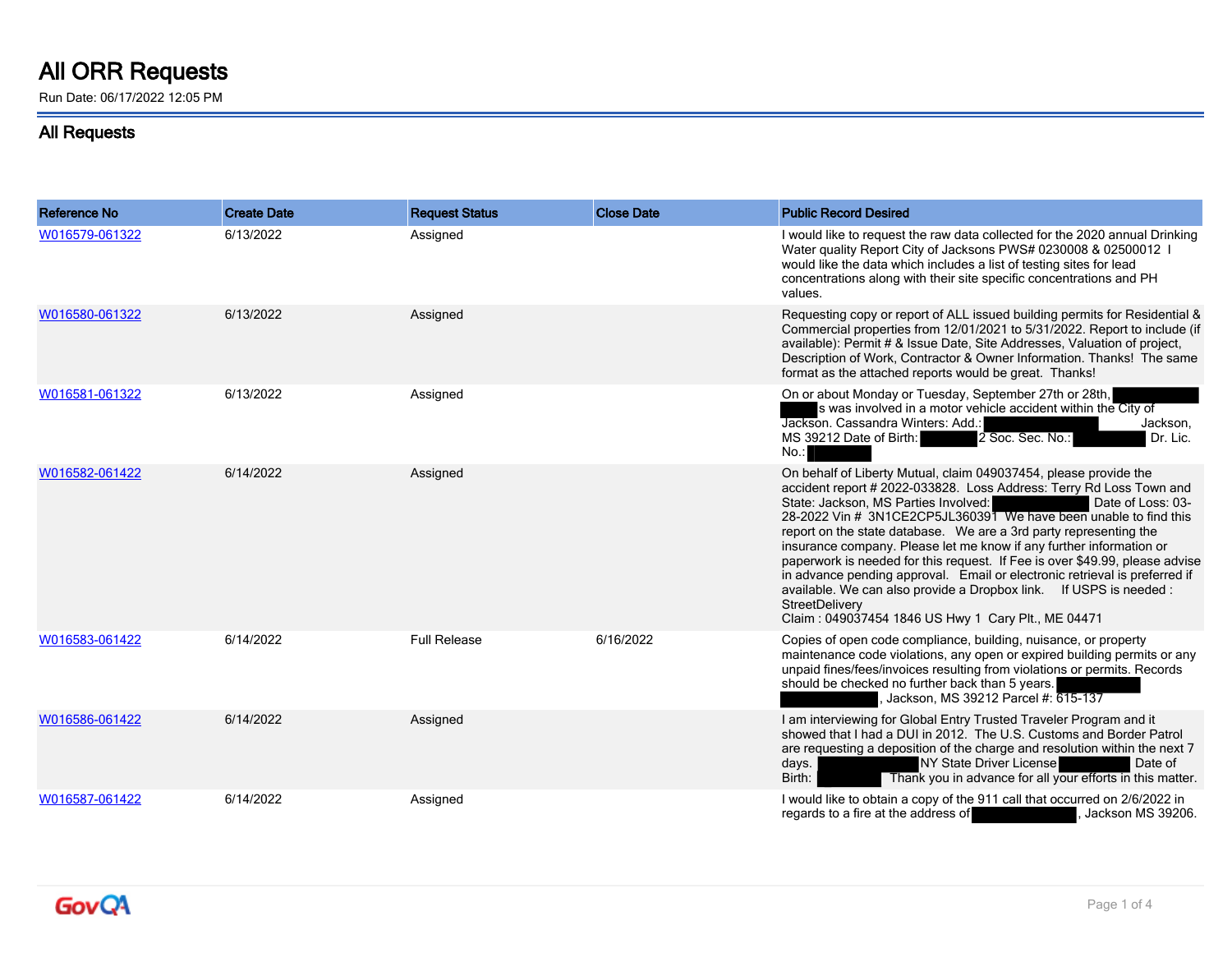| <b>Reference No</b> | <b>Create Date</b> | <b>Request Status</b> | <b>Close Date</b> | <b>Public Record Desired</b>                                                                                                                                                                                                                                                                                                                                                                                                                                                                                                                                                                                                                                                                                                                                                                                                                                                                                                                                                                                                                                                                                                                                                                                                                                                                                                                    |
|---------------------|--------------------|-----------------------|-------------------|-------------------------------------------------------------------------------------------------------------------------------------------------------------------------------------------------------------------------------------------------------------------------------------------------------------------------------------------------------------------------------------------------------------------------------------------------------------------------------------------------------------------------------------------------------------------------------------------------------------------------------------------------------------------------------------------------------------------------------------------------------------------------------------------------------------------------------------------------------------------------------------------------------------------------------------------------------------------------------------------------------------------------------------------------------------------------------------------------------------------------------------------------------------------------------------------------------------------------------------------------------------------------------------------------------------------------------------------------|
| W016588-061422      | 6/14/2022          | Assigned              |                   | Under the Mississippi Public Records Act § 25-61-1 et seq., I am<br>requesting an opportunity to inspect or obtain copies of public records<br>related to the disappearance of<br>who was 17-<br>years-old when she was last seen on Sunday, July 2, 2020. If there are<br>any fees for searching or copying these records, please inform me if the<br>cost will exceed \$50.00. However, I would also like to request a waiver of<br>all fees in that the disclosure of the requested information is in the public<br>interest and will contribute significantly to the public's understanding of<br>missing children's investigations. This information is not being sought for<br>commercial purposes. The law requires that you respond to this request<br>within between one and 14 days, depending upon your department's<br>established policy. If you expect a significant delay in responding to this<br>request, please contact me with information about when I might expect<br>copies or the ability to inspect the requested records. If you deny any or<br>all of this request, please cite each specific exemption you feel justifies<br>the refusal to release the information and notify me of the appeal<br>procedures available to me under the law. Thank you for considering my<br>request. Sincerely,<br><b>USA Today</b> |
| W016589-061422      | 6/14/2022          | Assigned              | 6/15/2022         | Under the Mississippi Public Records Act § 25-61-1 et seq., I am<br>requesting an opportunity to inspect or obtain copies of public records<br>related to the disappearance of<br>, who was 16-years-old,<br>when she was last seen on June 11, 2020. If there are any fees for<br>searching or copying these records, please inform me if the cost will<br>exceed \$50.00. However, I would also like to request a waiver of all fees<br>in that the disclosure of the requested information is in the public interest<br>and will contribute significantly to the public's understanding of missing<br>children's investigations. This information is not being sought for<br>commercial purposes. The law requires that you respond to this request<br>within between one and 14 days, depending upon your department's<br>established policy. If you expect a significant delay in responding to this<br>request, please contact me with information about when I might expect<br>copies or the ability to inspect the requested records. If you deny any or<br>all of this request, please cite each specific exemption you feel justifies<br>the refusal to release the information and notify me of the appeal<br>procedures available to me under the law. Thank you for considering my<br><b>USA Today</b><br>request. Sincerely,      |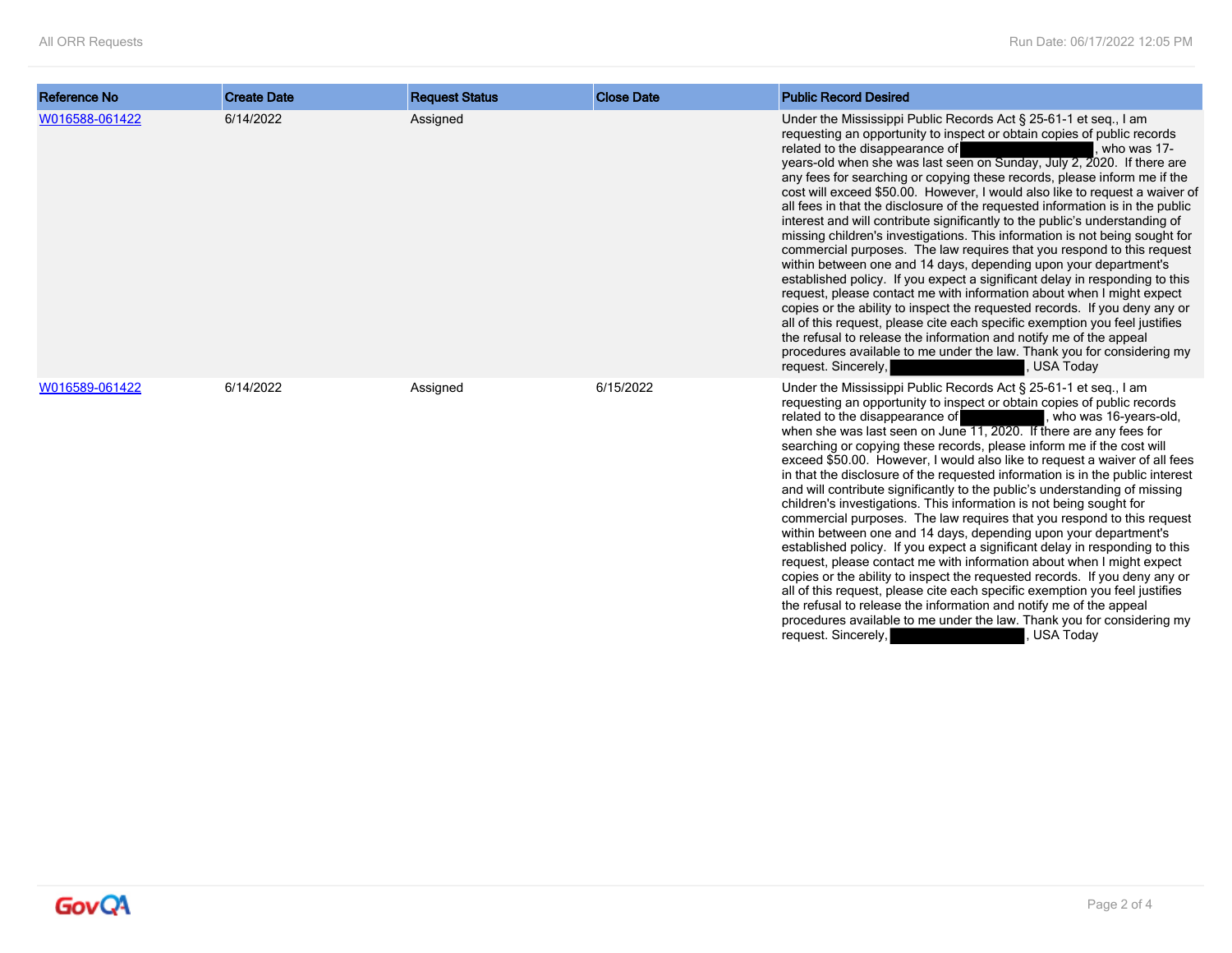| Reference No   | <b>Create Date</b> | <b>Request Status</b>         | <b>Close Date</b> | <b>Public Record Desired</b>                                                                                                                                                                                                                                                                                                                                                                                                                                                                                                                                                                                                                                                                                                                                                                                                                                                                                                                                                                                                                                                                                                                                                                                                                                                                                                           |
|----------------|--------------------|-------------------------------|-------------------|----------------------------------------------------------------------------------------------------------------------------------------------------------------------------------------------------------------------------------------------------------------------------------------------------------------------------------------------------------------------------------------------------------------------------------------------------------------------------------------------------------------------------------------------------------------------------------------------------------------------------------------------------------------------------------------------------------------------------------------------------------------------------------------------------------------------------------------------------------------------------------------------------------------------------------------------------------------------------------------------------------------------------------------------------------------------------------------------------------------------------------------------------------------------------------------------------------------------------------------------------------------------------------------------------------------------------------------|
| W016590-061422 | 6/14/2022          | Assigned                      |                   | Under the Mississippi Public Records Act § 25-61-1 et seq., I am<br>requesting an opportunity to inspect or obtain copies of public records<br>related to the disappearance of<br>, who was 16-years-old<br>when she was last seen on July $1, 2020$ . If there are any fees for<br>searching or copying these records, please inform me if the cost will<br>exceed \$50.00. However, I would also like to request a waiver of all fees<br>in that the disclosure of the requested information is in the public interest<br>and will contribute significantly to the public's understanding of missing<br>children's investigations. This information is not being sought for<br>commercial purposes. The law requires that you respond to this request<br>within between one and 14 days, depending upon your department's<br>established policy. If you expect a significant delay in responding to this<br>request, please contact me with information about when I might expect<br>copies or the ability to inspect the requested records. If you deny any or<br>all of this request, please cite each specific exemption you feel justifies<br>the refusal to release the information and notify me of the appeal<br>procedures available to me under the law. Thank you for considering my<br>request. Sincerely,<br>, USA Today |
| W016591-061522 | 6/15/2022          | Assigned                      |                   | Parcel: 0637-0273-000 1 am looking for a zoning<br>verification letter.                                                                                                                                                                                                                                                                                                                                                                                                                                                                                                                                                                                                                                                                                                                                                                                                                                                                                                                                                                                                                                                                                                                                                                                                                                                                |
| W016592-061522 | 6/15/2022          | Assigned to Multi-Departments |                   | Parcel: 0637-0273-000 I am looking for any open<br>building or zoning code violations                                                                                                                                                                                                                                                                                                                                                                                                                                                                                                                                                                                                                                                                                                                                                                                                                                                                                                                                                                                                                                                                                                                                                                                                                                                  |
| W016593-061522 | 6/15/2022          | <b>Full Release</b>           | 6/17/2022         | Parcel: 0637-0273-000 1 am looking for any open fire<br>code violations                                                                                                                                                                                                                                                                                                                                                                                                                                                                                                                                                                                                                                                                                                                                                                                                                                                                                                                                                                                                                                                                                                                                                                                                                                                                |
| W016594-061522 | 6/15/2022          | Outstanding Invoice           | 6/15/2022         | Special Assessment Letter Request Parcel: 610-162 Prop:<br>Owner: SAFEGUARD CAPITAL PARTNERS LLC                                                                                                                                                                                                                                                                                                                                                                                                                                                                                                                                                                                                                                                                                                                                                                                                                                                                                                                                                                                                                                                                                                                                                                                                                                       |
| W016595-061522 | 6/15/2022          | Assigned to Multi-Departments |                   | Parcel: 0637-0273-000 I am looking for a certificate of<br>occupancy, any active permits, and a site plan.                                                                                                                                                                                                                                                                                                                                                                                                                                                                                                                                                                                                                                                                                                                                                                                                                                                                                                                                                                                                                                                                                                                                                                                                                             |
| W016596-061522 | 6/15/2022          | Assigned                      |                   | Parcel: 0640 0020 003 1 am looking for a zoning<br>verification letter.                                                                                                                                                                                                                                                                                                                                                                                                                                                                                                                                                                                                                                                                                                                                                                                                                                                                                                                                                                                                                                                                                                                                                                                                                                                                |
| W016597-061522 | 6/15/2022          | Assigned to Multi-Departments |                   | Parcel: 0640 0020 003 I am looking for any open<br>building or zoning code violations.                                                                                                                                                                                                                                                                                                                                                                                                                                                                                                                                                                                                                                                                                                                                                                                                                                                                                                                                                                                                                                                                                                                                                                                                                                                 |
| W016598-061522 | 6/15/2022          | <b>Full Release</b>           | 6/17/2022         | Parcel: 0640 0020 003 1 am looking for any open fire<br>code violations.                                                                                                                                                                                                                                                                                                                                                                                                                                                                                                                                                                                                                                                                                                                                                                                                                                                                                                                                                                                                                                                                                                                                                                                                                                                               |
| W016600-061522 | 6/15/2022          | Assigned                      |                   | Requested: I am requesting all calls for police service from May 01, 2022<br>to May 31, 2022 for Precinct 4, GIS Grid 5826, held by the City of Jackson<br>Police Department. This request is to include the uniform incident<br>number, date, time, type of call for service, and address of the call for<br>service. This request is to include misdemeanor and felony calls for<br>service and crimes against property and crimes against persons calls for<br>service. If you have any questions contact me at 601-955-1115.                                                                                                                                                                                                                                                                                                                                                                                                                                                                                                                                                                                                                                                                                                                                                                                                       |
| W016602-061522 | 6/15/2022          | Outstanding Invoice           |                   | Special Assessment Letter Request Parcel: 613-44 Prop:<br>Owner: SAFEGUARD CAPITAL PARTNERS LLC                                                                                                                                                                                                                                                                                                                                                                                                                                                                                                                                                                                                                                                                                                                                                                                                                                                                                                                                                                                                                                                                                                                                                                                                                                        |
| W016603-061522 | 6/15/2022          | Assigned to Multi-Departments |                   | Special Assessment Letter Request Parcel: 616-219 Prop<br>Owner: SAFEGUARD CAPITAL PARTNERS LLC                                                                                                                                                                                                                                                                                                                                                                                                                                                                                                                                                                                                                                                                                                                                                                                                                                                                                                                                                                                                                                                                                                                                                                                                                                        |
| W016604-061522 | 6/15/2022          | Outstanding Invoice           |                   | Special Assessment Letter Request Parcel: 839-251 Prop: 1<br>Owner: SAFEGUARD CAPITAL PARTNERS LLC                                                                                                                                                                                                                                                                                                                                                                                                                                                                                                                                                                                                                                                                                                                                                                                                                                                                                                                                                                                                                                                                                                                                                                                                                                     |